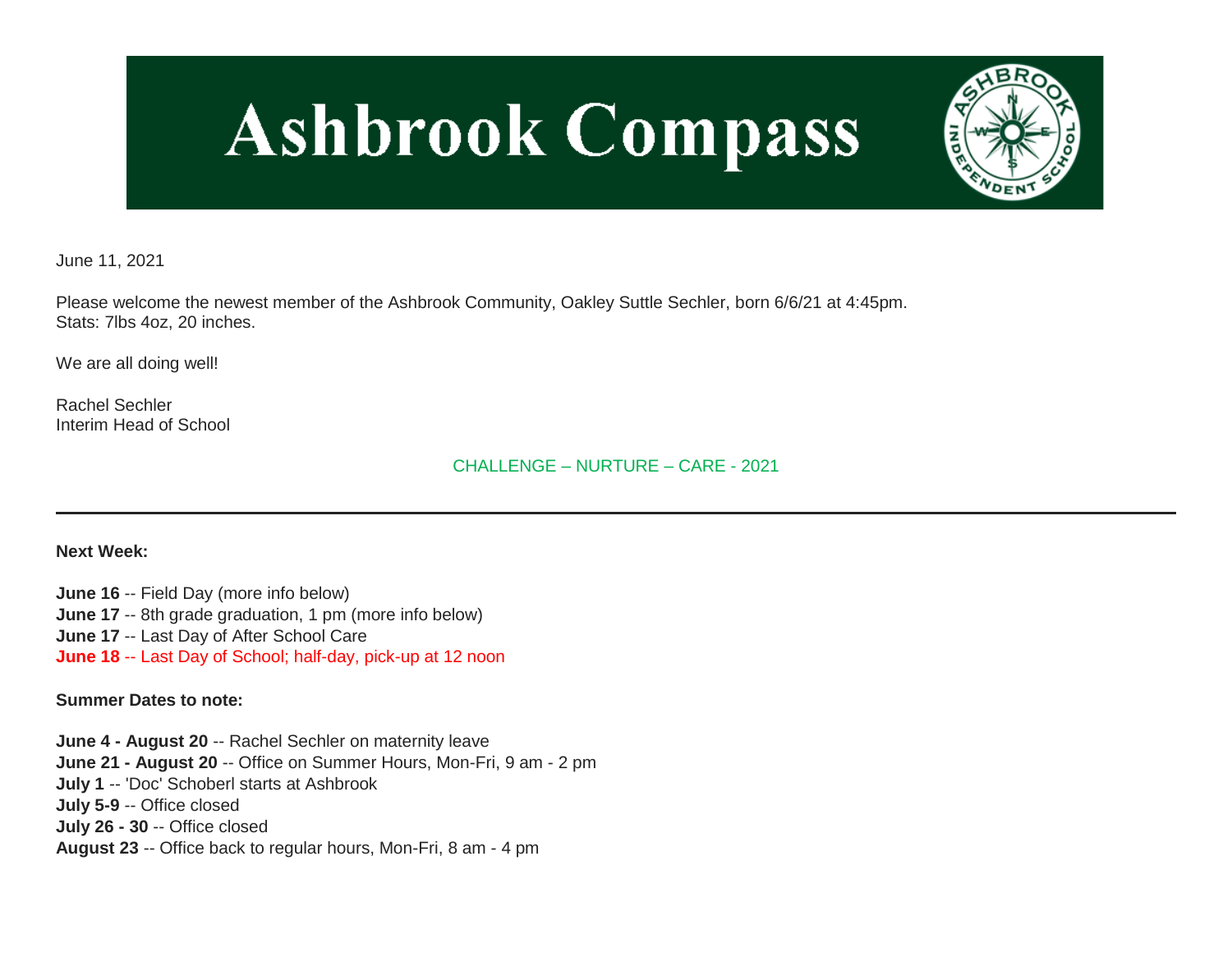## **Attendance during last week of school**

If your student will not be attending all 5 days of school next week, please send a message to the Attendance email address.

## **Please return any outstanding textbooks and classroom items next week**

There will be boxes by the front doors starting Monday afternoon to collect any items that have not already been returned to the school. We appreciate your help in returning everything no later than Friday!

## **Congratulations Marsha Washburn!**

Mrs. Washburn was selected as the newest member of the Oregon MUN Executive Board! She will be helping other members of the Board to plan future events, recruit new schools, and oversee long-term planning for the future of the organization. Her first board meeting is in August where they will be setting the year's schedule and planning for Crisis-Con, a new virtual event for the fall.

Mrs. Washburn reaction to the news? She said, "It's the most MUN-derful time of the year! I'm looking forward to helping craft amazing experiences for all the MUN-sters."

### **Announcing the return of Middle School service hours!**

Traditionally, Ashbrook students in grades 6-8 have participated in community service as part of their AIS education. While the school years 2019- 20 and 2020-21 have necessitated putting that tradition on hold, we are happy to be entering a time when it will be safe to help out our community again.

You may use the summer of 2021 towards next year's requirement. Summer sessions of the Youth Volunteer Corps in Corvallis are excellent to get your hours finished early! The deadline for completed hours will be late April of 2022.

Grade 6= a whole-class spring event led by Mrs. Washburn and Mr. Olson

Grade 7= 7 hours of volunteering or community service, any of which may be completed in school/on campus or as part of a public program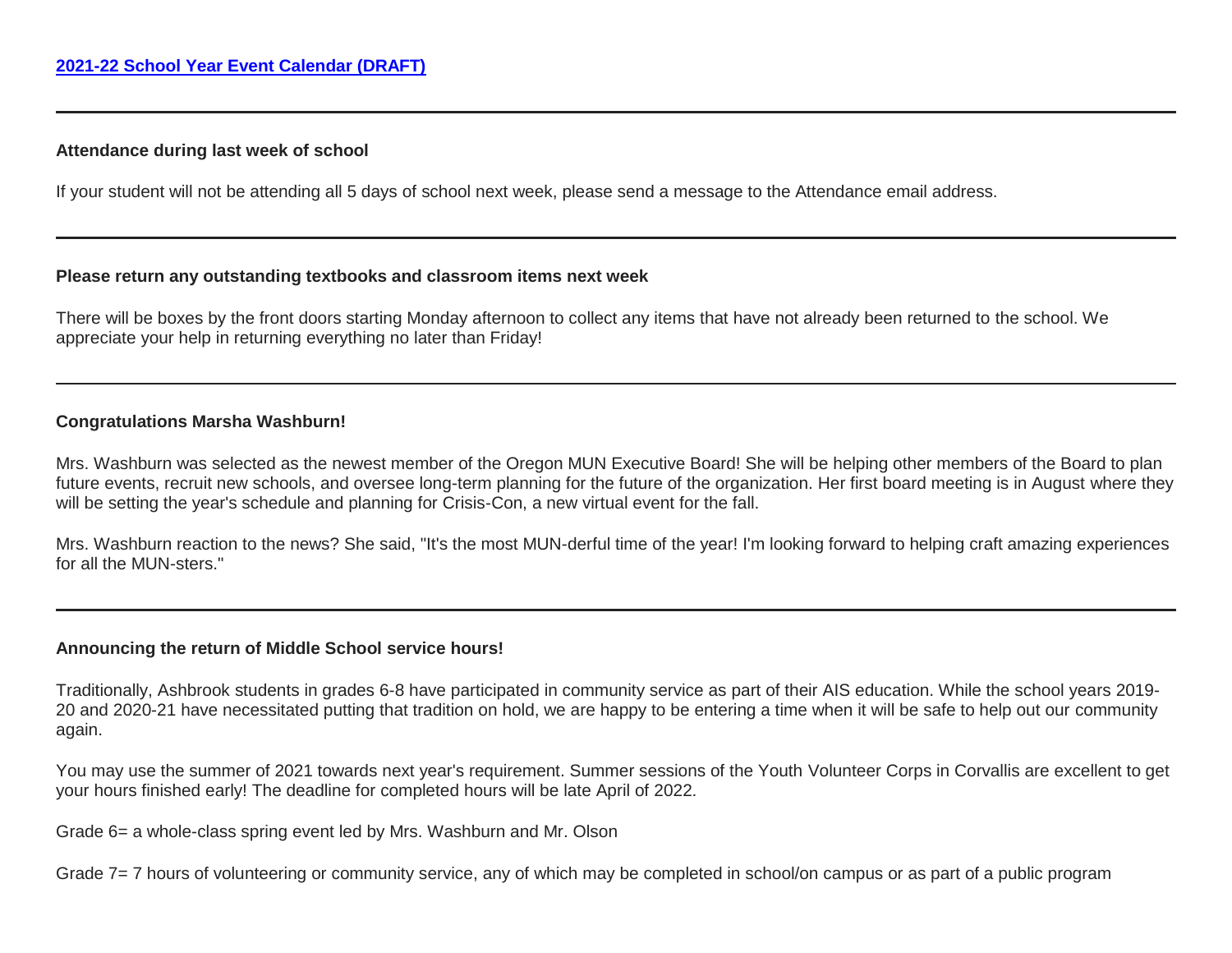Grade 8= 15 hours of volunteering or community service, up to 5 of which can be completed in school/on campus, and no fewer than 10 in the outside community

Volunteer booklets for record keeping will be sent home with any student who wants one to have over the summer. If you do not have a booklet (or misplace it) keep your own records of what you do and have a supervisor sign off on it.

## **Field Day splashes into Ashbrook on June 16!**

Our Tropical Field Day is Wednesday, June 16 from 8:30 to 12:00 and we anticipate the day to be HOT! Please prepare your student with:

- Water bottle There will be bottle fill stations throughout the station rotations when they need to refill!
- Sun protection Hat, sunglasses, sunscreen students can apply themselves (no spray sunscreens)
- Tropical-theme clothes and shoes they don't mind getting messy and/or wet
- Extra masks

If your family has a pop-up tent we could use for the event, please email Ms. Weber.

### **8th Grade Graduation is next week!**

The 8th grade graduation is scheduled for June 17 at 1 p.m. in the front parking area. If you are not an 8th grade family member, we ask that you please avoid visiting Ashbrook at that time.

A YouTube link will be in next Friday's Compass that will include the entire presentation: the student slideshow, the graduation boards, a Tai Chi video of 8th graders, and a recording of the live ceremony.

The parking area should be clear before afternoon pick-up starts.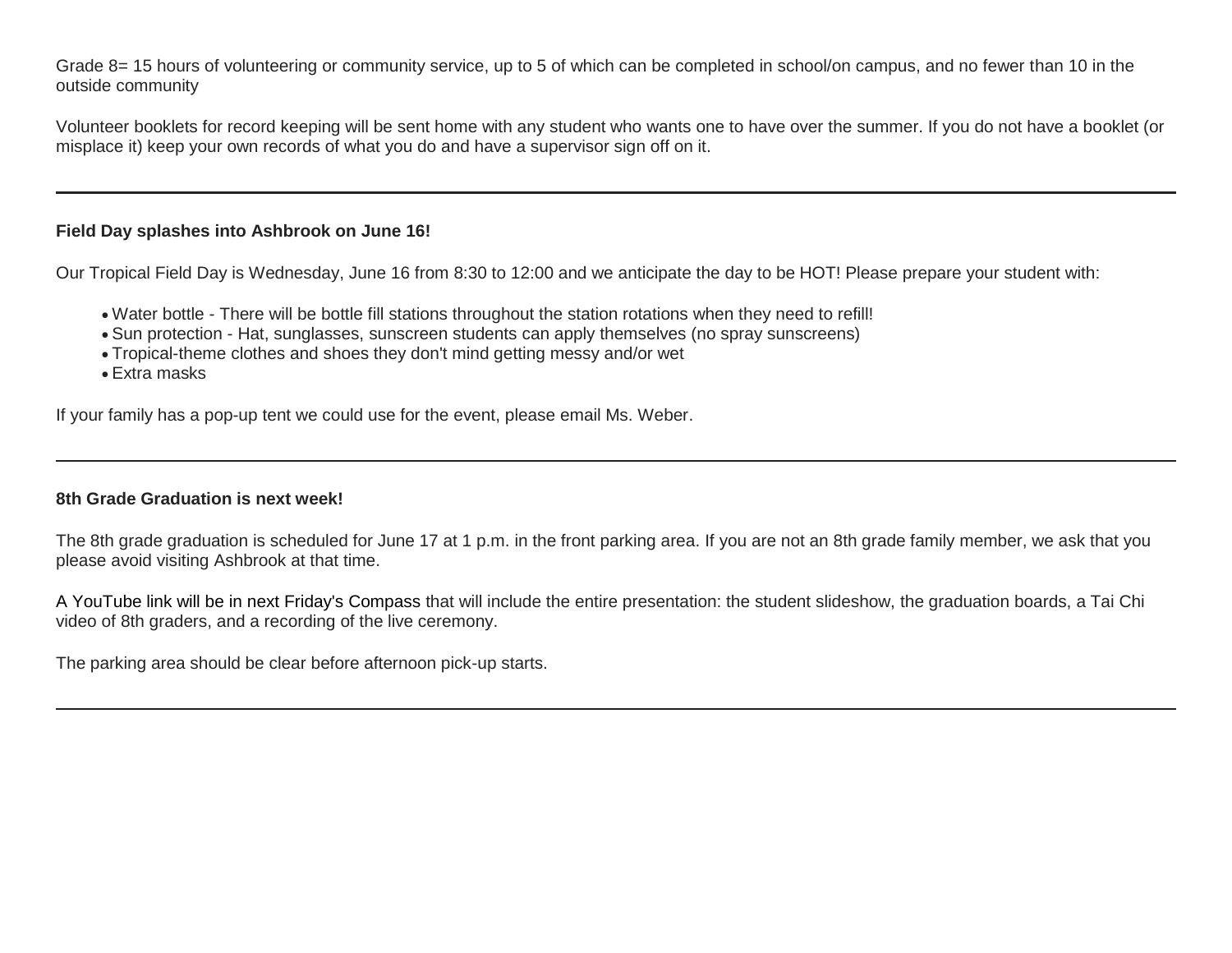

# **Spirit Wear is here!**

The PTO, with input from the administration, has created an Ashbrook Spirit Wear site at Rokkit Wear! There are polos, t-shirts, sweatshirts, hats, and more. You can customize the name-brand, high quality items with several different Ashbrook logos or with a club name. Payments are handled through the site and items are shipped directly to your home.

With literally hundreds of items to choose from, please keep in mind that some of them may not meet dress code standards. If you purchase an item your student wants to wear to school, it must still comply with the dress code.

Happy shopping! [https://www.rokkitwear.com/school/56004-ashbrook-independent-school](http://link.mystudentsprogress.com/ls/click?upn=5XDbAd9r0ovG7GZusFBG8DQpC7EwYcAy7kBvTX7exXsui7FxTRdqN1X9smo-2FWmvq2kckjggcg-2F006x9XQqBvW7U43qpuWIeLoBy8UUhmGro-3DGzXb_1PndbFfBoQGSZbxwXHHEexw3B2F0fG-2BUmuXm6a-2BX-2BztG4tizdExRXiOuDYi08K3xnubTFGfvxem7EbUW1bjo2Nzk3n7RqGqd3pV82qCDYS7l2mDlO43vDErcVDLNFOBmQq2pJnDYUbCPVBzuS6pS1JLy-2F-2FTx3raN50a1Mz7rhL-2FSEymHTNA48US8pMxS1JX2a88-2BA2wQhLjJPhRS9fI1mKXJJ5w-2Ba6WD3Pns-2FcNRr1uV-2FingcAmjmMHPni8Sb7d7ShjvTrDBXnUykfv8EZnjKE5sXX2OXEefH8onf14ob1SpWlYuQl-2FielVILdWtg4MBxE1sJesakSMPGaGvvInJLbbvOcfRpxq-2FiNopTnOG5W2Yi2VrTDmObkO-2Flh4bw-2FCCmN6A9WVAxhhYQcpsfg6-2FHGU58Qj8FU-2FF71Oabc0y8zqVwDQdPLbKGiJzNuygtRci)

# **Hot Lunch Program Survey**

Thank you to everyone who filled out the Hot Lunch survey last week!

- As long as it is safe to do so, we will return to using reusable cups for milk to keep the cost down.
- We will offer a discounted trial price at the beginning of the year so students can try every meal at least once.
- We will be changing the menu to offer more kid-friendly main courses (bring on the macaroni and cheese!) and a lot more fruit side dishes.

If you have additional feedback, please email Kelly Tynon.

## **After School Care next year**

We are planning to offer after school care next year and are in the process of updating our forms. If you would like those forms sent to you as soon as they are available, please email Elaine.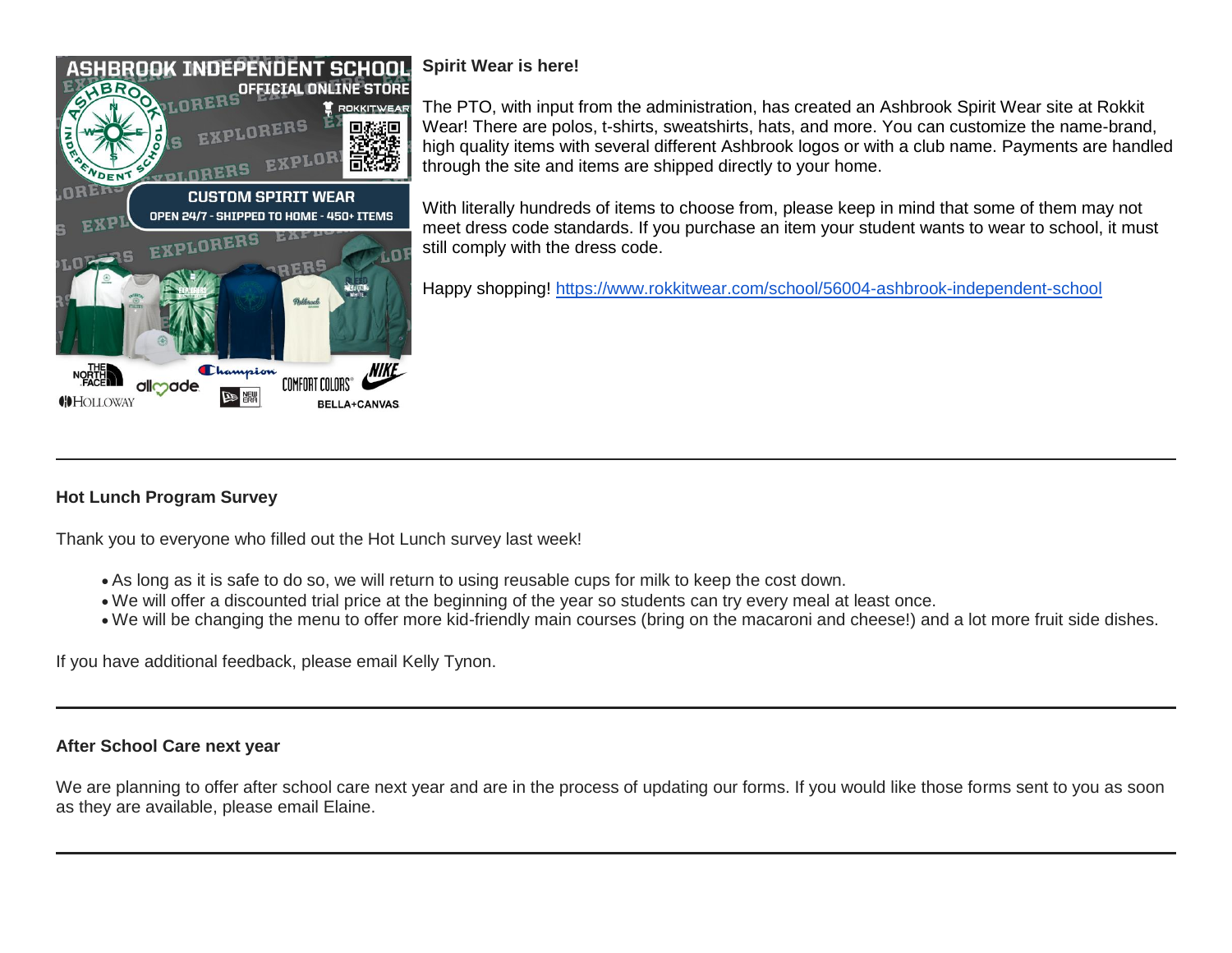# **Ashbrook Mask Policy Continues**

While we acknowledge that there have been a lot of changes to the statewide mask policy, masks will continue to be required at Ashbrook through the end of the school year.

## **Enrollment Update**

We will provide regular updates to our school community regarding student enrollment numbers for the 2021-2022 school year. Here is the current availability for each grade:

| Grade                     | <b>PS</b> | <b>PKK</b> |   |   | 1st 2nd 3rd | 4th | <b>5th</b> | 6th | 7th | 8th |
|---------------------------|-----------|------------|---|---|-------------|-----|------------|-----|-----|-----|
| <b>Spots</b><br>available | フォ        | $6*$       | 8 | 8 |             | 6   | 10         |     | כו  | 6   |

\*PS/PK are now able to be separate programs due to the high interest in enrollment.

**2021-22 Enrollment Links**:

**[Family Handbook](http://link.mystudentsprogress.com/ls/click?upn=n7jYKe39nC4PrVAw2BzaOolgU5XUleaJ61qfvNJxTW3uoi8RFzNYUfSc1qXdqajA34djZWrxIBJBxzp2whbybvqIYp3dDOkCDgKesziBdCm1u7J5UB6bwQicng-2BhFj8j9ZZ0Lb7IyRpSLLhbS8X-2BNE-2FsFTu5auQ5tTHoLi9o48o-3DRZC2_1PndbFfBoQGSZbxwXHHEexw3B2F0fG-2BUmuXm6a-2BX-2BztG4tizdExRXiOuDYi08K3xnubTFGfvxem7EbUW1bjo2ClPDQQFnPG3Qtd1LUUf-2BpPDBIeQit89DRm-2Fn-2FVy2xhkKExvUURe5DKSeyLctlZLvj2gyPAHhCMovKm8JdlEAylHooEn986DACfI71fxLYmzDnAyhmyMYHVEYbYlQoqZji7dYf5Gpa4aRTsNi2wzB2L4ijQbdassuhkTXi2XDO7x70NFJq0gIw4gEncktpJEYia3aEF7-2BIHy4OWwY-2F4-2ByGiZwow8kaXWUy-2BXrMJNGV2O6u-2BGrBjUEhKAJPTw7bPBGYV6Mwanu1K1NDLf-2FRXTbHbinVPHWWAamxJAja6HWcf7YlKMDYzZp7Jc8LGRrlHv1ZzEAoP8xYRM9Hj6sAF4w-2F4AwJgs02QnV4Vij-2BYZJVLV) [Enrollment Contract](http://link.mystudentsprogress.com/ls/click?upn=VTTLfIwNu5QFy05N-2BXKA7MM5XZ-2FaPNghD0e589AKGRWdKrXyK6-2Bm8bb1I1DfT5Io0Hv1qAH8mdM37znR5vOcFGB7DIQx2jp4xdjBwuqeZxT1Pjkge-2BjWLaV97kHLeMz5TQtiyRq8-2FrZ-2FtIkmMJcnCvTSbyF8-2BEnMtFIKrlq0nbyYLhMWqtk6N17cNuWkmBCi2eg-2FDcyJo-2FZoHU6aac7YTMbLoqiYM-2Bpq5ghj-2BCMqt1Q-3DlRam_1PndbFfBoQGSZbxwXHHEexw3B2F0fG-2BUmuXm6a-2BX-2BztG4tizdExRXiOuDYi08K3xnubTFGfvxem7EbUW1bjo2JPw-2F25jlKclI-2BXJxOUQzCTbTlZiXJ6PkJNcC2VGgeYBRIEJyysAL7ShAPniPva0uUcmdVmkOiOtWsuRdCHf3mBEkMPU54F9u4Q7EysQY1Ha6Hws7DLNgyUmyyhX4A-2FUcsINjPRnlnmSMitVOu8yNs0SRAtX5xWJN3gRWHgz7Box3HOMY55DoWERsKm69kNN1SpRXGNXW9HS5X04j6SYYi98qaACOqNIsQyjEr6SxalO-2Bpd82f3bFA0t7QbsGwMMDLLGk0oY9pz8c5Etwb0-2Bj50C2CxW-2B-2BCEmY2UCg-2BJ95CieQYmgox2KTTUe4-2Bt8Y-2B7-2B0fvWDjoAsGrRh2Vlv3DGTzYDI23w96JZfnVKt92ONoE) [Payment Plans](http://link.mystudentsprogress.com/ls/click?upn=n7jYKe39nC4PrVAw2BzaOolgU5XUleaJ61qfvNJxTW3uoi8RFzNYUfSc1qXdqajA34djZWrxIBJBxzp2whbybvqIYp3dDOkCDgKesziBdClkeFpPmgMGrgcxNe5TC96odu91tl93IdUb7rzqL2LYFkOwDdym2keCOp3gkw-2Fos5E-3DGgYc_1PndbFfBoQGSZbxwXHHEexw3B2F0fG-2BUmuXm6a-2BX-2BztG4tizdExRXiOuDYi08K3xnubTFGfvxem7EbUW1bjo2G0fWB0eXQ5RYGYqeEinUnbXTCgSDxwmXXyXELea4tiJjV3RsC0FCI1xu7soNSdHOUtQzA7hW9Sf45DBXtm7ypCi9eJtFP4n-2FIzEKQ-2BpY7D2XTkoH4U-2BoHsQadEgvSmGvbBrBXtPzJkpQL15C8omYk97QwTlsoQv5-2BhdCPi3EMlJ3WEWSVhTCM8-2F1ylWhS8YAX8AV5yn5dZPdbUXMmg-2FHdIazJqBxcfKqeGjOE-2FzeNOVnXDdKX3s-2FYGExSuVllDRU2KxD4IjXNKdUlA1K050tWtj1aXodGxdVgpBLbgmTEBqVqFcpO2Ca-2FBRrUPzV0TmrAGwbby4asAZy-2Fpfie6FX-2FCApl9HwWoFvZ-2F2g77znZx-2B)**

## **Deadlines**:

6/15 - Early bird discount for lump sum tuition payments due 6/30 - Lump sum tuition payments due 8/2 - 10-month payment plan begins

If you have questions regarding tuition payments, payment plans, tuition insurance, or financial aid please contact Elaine.